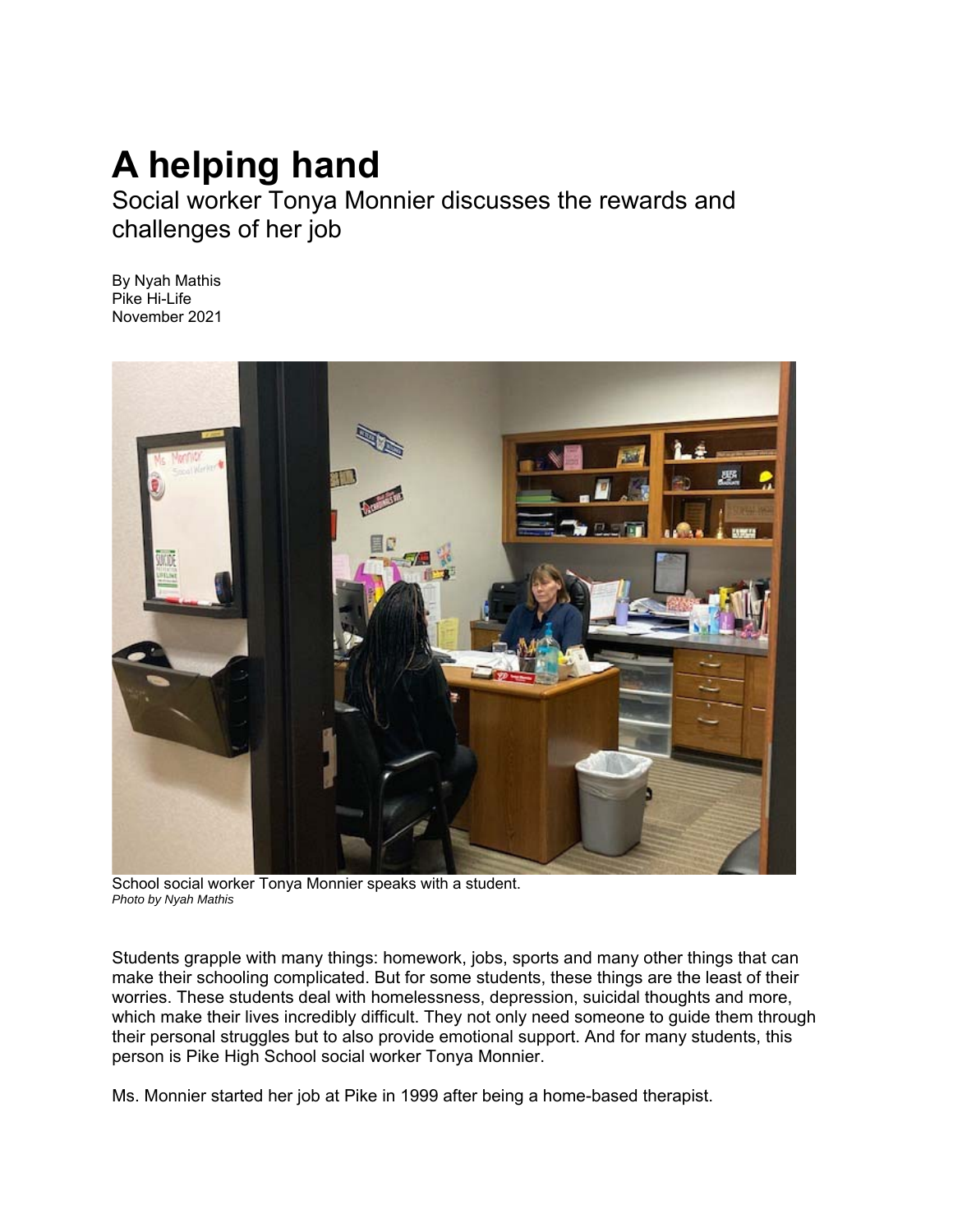"I have always been a caring person," Ms. Monnier said.

As a kid, Ms. Monnier said she was always striving to help her friends, family and others.

"She probably has the biggest heart in our entire township," said Benjamin Csikos, a Pike assistant principal. "Ms. Monnier is such a caring listener who gives sound advice to the students and even adults. She is the biggest advocate for all of the students at Pike."

Assistant superintendent Maggie Bishop agrees.

"Working with Mrs. Monnier is wonderful. She is committed to her students, families, and the Pike community," said Ms. Bishop.

Despite having a passion for helping people since she was young, Ms. Monnier didn't set her sights on social work until a later age.

"I didn't know about social work until I got to college. My advisor suggested I take an intro to social work class and I loved it," said Ms. Monnier.

The decision in college would lead to 22 years and counting of helping families at Pike.

Ms. Monnier's work has impacted many students' lives. She has worked with homeless families, suicidal students, families with financial difficulties and more. One case Ms. Monnier deems as successful is a time she worked with a female Pike senior who had accumulated a high GPA while dealing with homelessness.

"She had about a 4.5, like a really high GPA," Ms. Monnier said, "and she was concerned whether or not she could go to college. She didn't think she could go to college because she didn't think she could afford it."

Ms. Monnier worked with this student during her senior year to secure housing and to complete her FAFSA and college requirements.

"She ended up getting into IU [Indiana University] on a full-ride scholarship," Ms. Monnier said.

These successful cases have earned Ms. Monnier recognition amongst her colleagues. At the end of the 2020-2021 school year, she was named the school's Teacher of the Year.

"She has wonderful ideas and provides ongoing feedback to support our students, families and staff," Ms. Bishop said.

Of course, not all cases that Ms. Monnier takes end well.

"One of the parents I was working with died of a drug overdose," said Ms. Monnier, remembering a case that negatively impacted her mental health. "I worked with this family [for] several years and grew close to the parent and her children."

Ms. Monnier said that it's always difficult to see homeless families that she works with struggle.